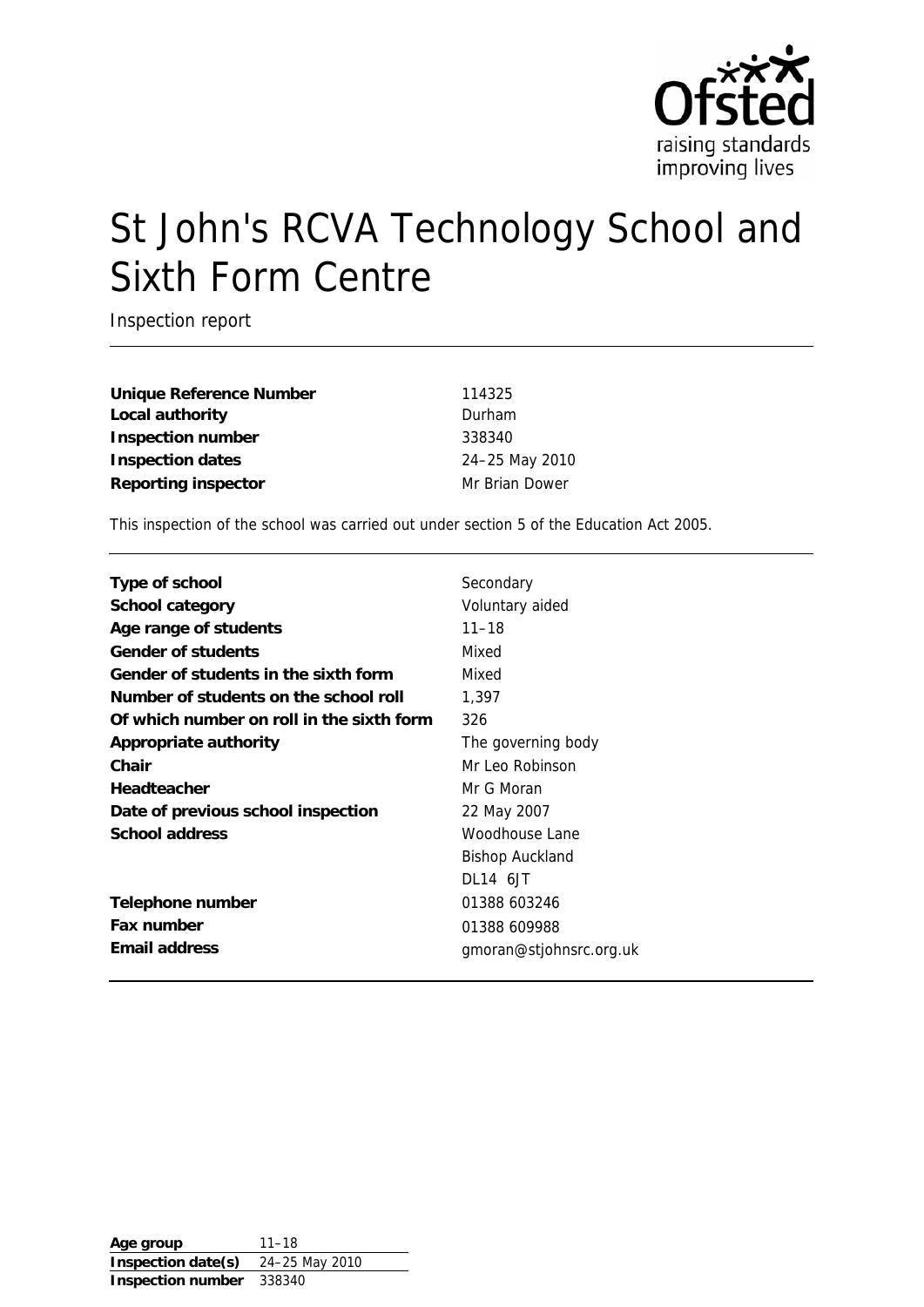The Office for Standards in Education, Children's Services and Skills (Ofsted) regulates and inspects to achieve excellence in the care of children and young people, and in education and skills for learners of all ages. It regulates and inspects childcare and children's social care, and inspects the Children and Family Court Advisory Support Service (Cafcass), schools, colleges, initial teacher training, work-based learning and skills training, adult and community learning, and education and training in prisons and other secure establishments. It rates council children's services, and inspects services for looked after children, safeguarding and child protection.

Further copies of this report are obtainable from the school. Under the Education Act 2005, the school must provide a copy of this report free of charge to certain categories of people. A charge not exceeding the full cost of reproduction may be made for any other copies supplied.

If you would like a copy of this document in a different format, such as large print or Braille, please telephone 0845 404045, or email enquiries@ofsted.gov.uk

You many copy all or parts of this document for non-commercial purposes, as long as you give details of the source and date of publication and do not alter the information in any way.

Royal Exchange Buildings St Ann's Square Manchester M2 7LA

T: 0845 404045 Textphone: 0161 618 8524 enquiries@ofsted.gov.uk www.ofsted.gov.uk



© Crown copyright 2010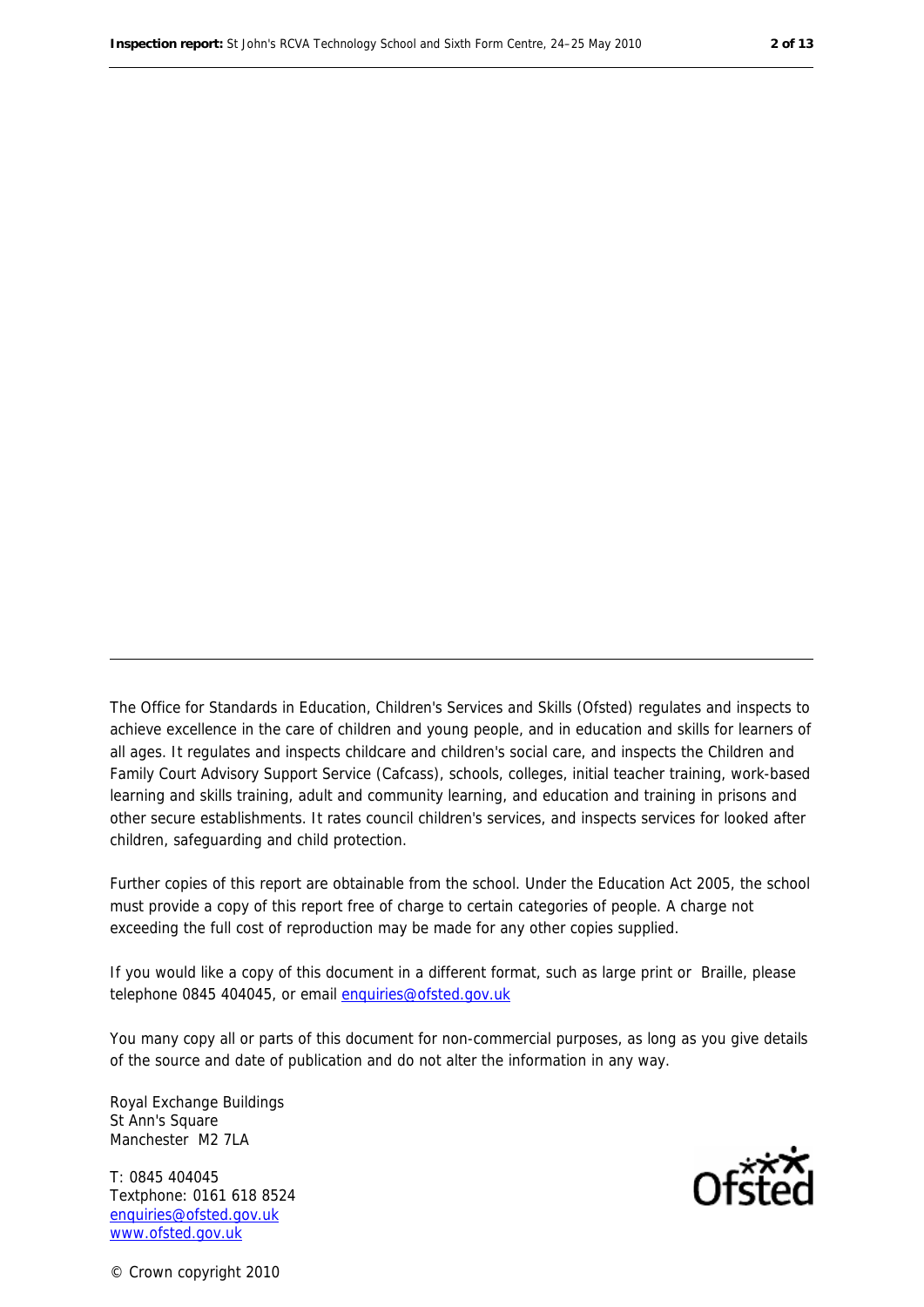# **Introduction**

This inspection was carried out by five additional inspectors. The inspectors visited 34 lessons, observed 34 teachers and spent approximately 70% of inspection time looking at learning. They held meetings with the chairman and vice chairman of governors, staff and groups of students and a telephone conversation with a representative of the local authority. They observed the school's work and looked at a range of documentation, including monitoring and assessment records, students' books and files, minutes of governors' meetings, school improvement planning and curriculum and lesson plans. They also analysed 131 questionnaire returns from parents and carers, together with 83 from staff and 201 from students.

The inspection team reviewed many aspects of the school's work. It looked in detail at the following:

- students' current progress and how well they are prepared for the next stage in their education or for employment
- the use of assessments to set ambitious performance targets and challenging learning activities
- students' understanding of how well they are doing and how to improve
- partnership arrangements with outside agencies and other schools to promote students' learning and their welfare
- the extent to which sixth form students are working independently and creatively.

# **Information about the school**

The school is much larger than the average secondary school. The proportion of students known to be eligible for free school meals is below average; that of students with special education needs and/or disabilities is slightly below average. Students are predominantly of White British heritage. A few are from minority ethnic backgrounds. Admission to the sixth form is open to students from other schools. The school has specialist technology status and holds the Investors in People award.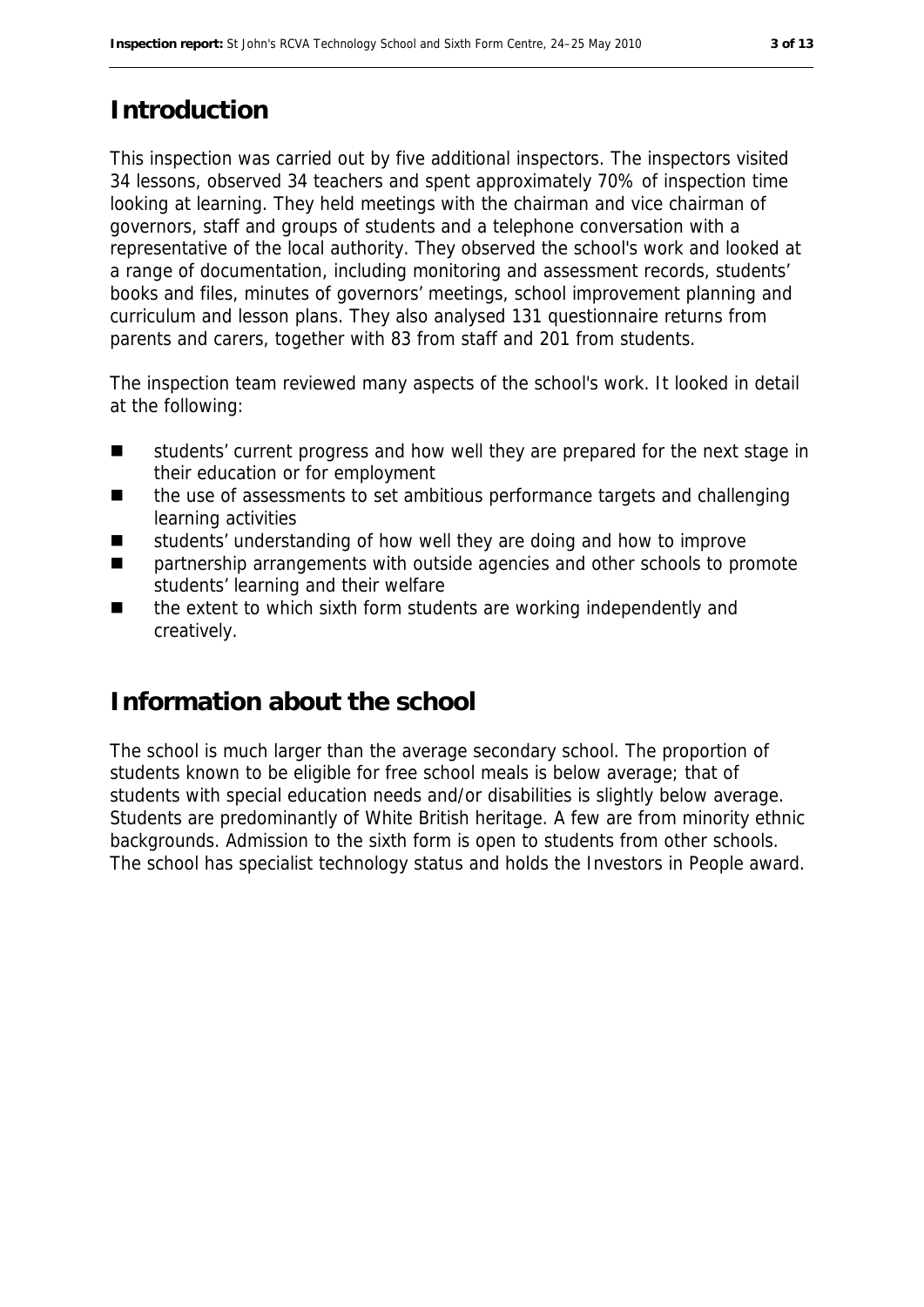**Inspection grades: 1 is outstanding, 2 is good, 3 is satisfactory and 4 is inadequate** Please turn to the glossary for a description of the grades and inspection terms

# **Inspection judgements**

### **Overall effectiveness: how good is the school 1**

#### **The school's capacity for sustained improvement 2**

## **Main findings**

This is an outstanding school. Students' attainment by the end of Year 11 is high and the level at which they achieve in relation to their average starting points is excellent. Learning and progress are good for all groups, including those students with special educational needs and/or disabilities and the few from minority ethnic backgrounds. Attainment by the end of Year 13 is average and students' achievement in relation to their prior GCSE results is good.

Students say they feel very safe in school. They know what constitutes risk, including that encountered on the internet, and how to protect themselves and others. They have a good understanding of how to keep fit and well, they eat healthily and take full advantage of a wide range of extra-curricular physical activities. A large majority of students undertake responsibilities in school and the local community, making an exceptional contribution. Their fundraising for disadvantaged people in this country and abroad is extensive. They contribute ideas for school improvement, suggestions which are often taken up. Christian values permeate the school's work, resulting in the students' sensitivity to the needs of others. Their behaviour is excellent and they are keen to learn and succeed. Attendance rates are high and punctuality to school and lessons is excellent. Students receive exceptional preparation for the next stage in their lives because of the qualifications they get, their excellent basic skills and their impressive personal qualities.

Teaching is good. Working relationships between students and with staff are excellent, as are the facilities for learning. Inconsistencies in teachers' use of assessments, their questioning skills and the way they promote independent learning define the difference between the predominantly good teaching and the outstanding. The curriculum is outstanding because it is structured to meet the needs of all. The school's status for technology has contributed to the improvement in students' learning skills and the rising trend in attainment. Care, guidance and support are outstanding, allowing all, including potentially vulnerable students, to make good progress and develop in confidence and maturity.

Leaders, managers and governors have been successful in creating the climate for students' social, moral, cultural and spiritual development to flourish. Students' commitment to work and each other, and their loyalty to St John's, drive the high standards and the exceptional sense of community cohesion in school and beyond. Self-evaluation is accurate but development priorities are defined loosely and lack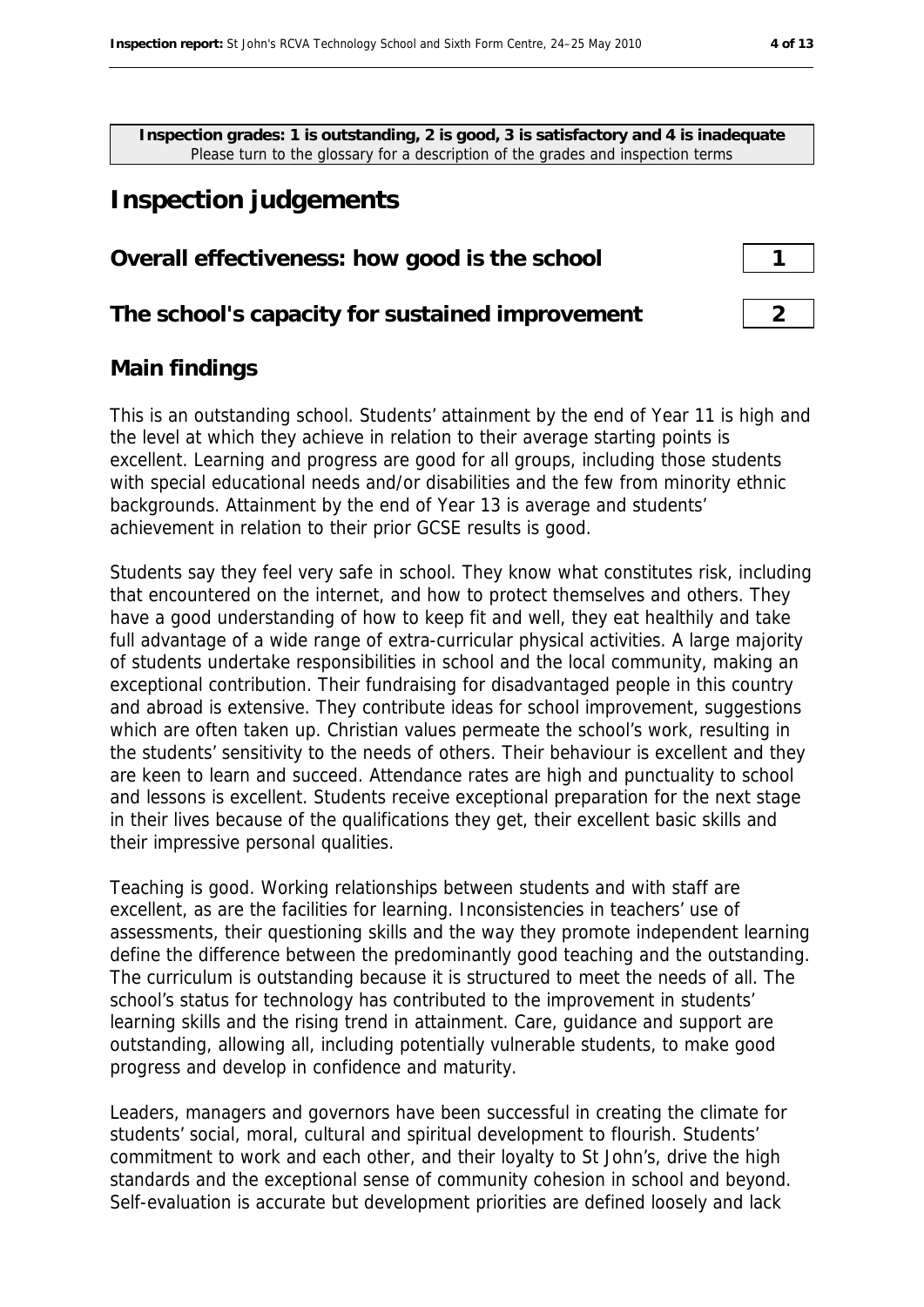precise milestones to measure the rate of improvement. The rising standards are testimony to the school's good capacity to improve further. The school gives excellent value for money.

# **What does the school need to do to improve further?**

- Improve the overall quality of teaching and learning to that of the best by:
	- ensuring that assessments are used to pitch learning activities at a challenging level in all lessons
	- extending opportunities for students to evaluate for themselves how well they are doing and how to improve
	- challenging students to explain and justify their thinking when questioned.
- Strengthen strategic planning by defining the milestones to be used to monitor the pace of change so interventions are timely if improvement falters.

## **Outcomes for individuals and groups of students 1**

The school's records and inspection evidence show that the rapidly improving trend in GCSE examination results over recent years is being maintained. Current learning and progress remain good and expectations are that attainment will rise further this year for all groups of students. This is because students enjoy their work and are ambitious. In the main, they understand where they are in their learning and what to do to raise the bar. The transition rates into post-16 education or into training and employment are consequently very high. Students have excellent literacy, numeracy and information and communication technology (ICT) skills and use these well across the curriculum. Their social and speaking and listening skills are highly developed and they are self-reliant and confident young people. They have an excellent understanding of cultural and religious diversity within different societies. They know right from wrong and are aware of the consequences of their actions. Spiritual development is excellent, with students reflecting on issues surrounding faith and the world around them. They are courteous and welcoming when they meet people for the first time, a natural ease which bodes well for their dealings with clients and colleagues when they enter employment.

```
These are the grades for pupils' outcomes
```
1

| Students' achievement and the extent to which they enjoy their learning    |   |
|----------------------------------------------------------------------------|---|
| Taking into account:                                                       |   |
| Students' attainment <sup>1</sup>                                          |   |
| The quality of students' learning and their progress                       |   |
| The quality of learning for students with special educational needs and/or | ◠ |
| disabilities and their progress                                            |   |
| The extent to which students feel safe                                     |   |
| Students' behaviour                                                        |   |
| The extent to which students adopt healthy lifestyles                      |   |
| The extent to which students contribute to the school and wider community  |   |

<span id="page-4-0"></span><sup>&</sup>lt;sup>1</sup>The grades for attainment and attendance are: 1 is high; 2 is above average; 3 is broadly average; and 4 is low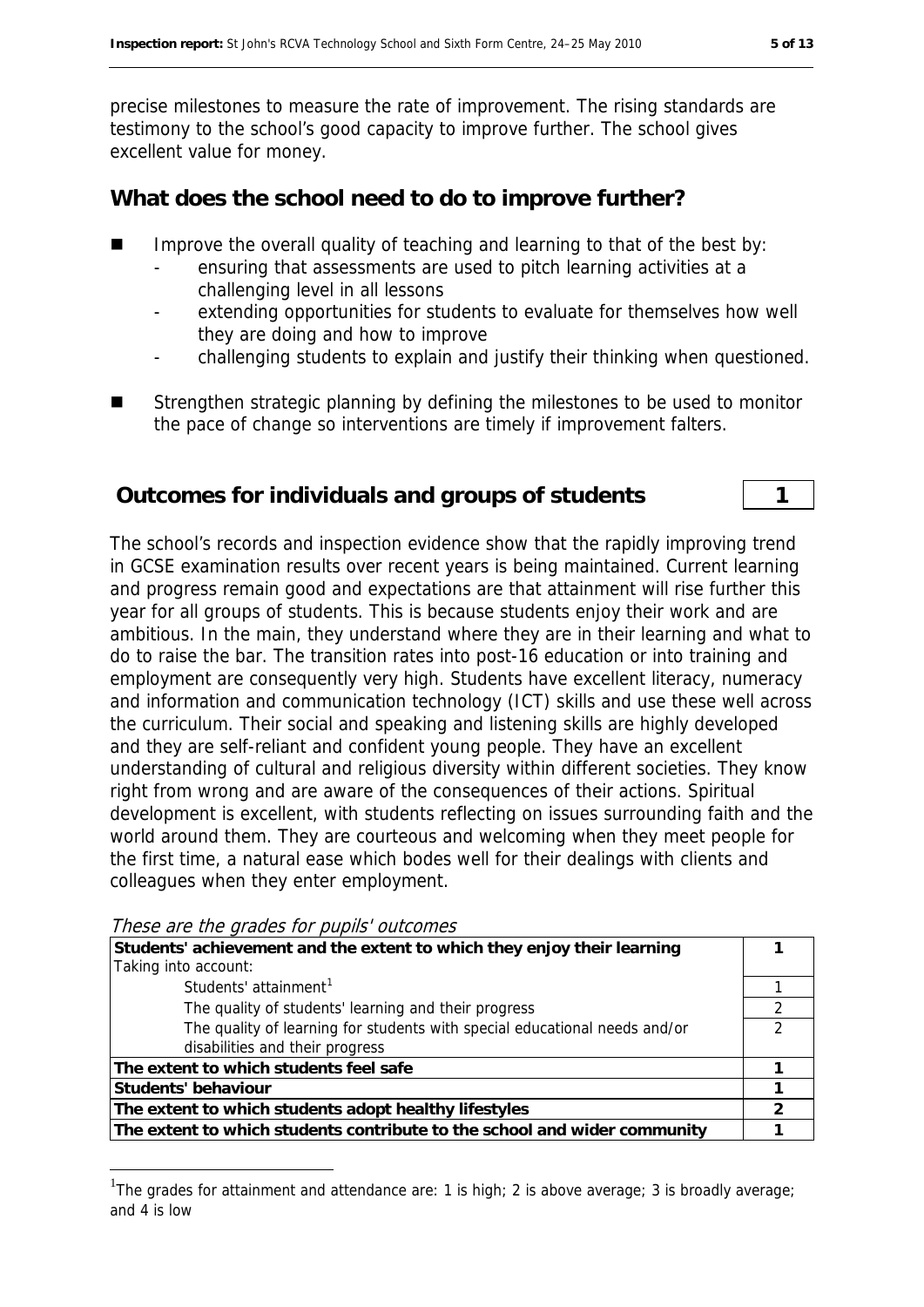| The extent to which students develop workplace and other skills that will<br>contribute to their future economic well-being<br>Taking into account: |  |
|-----------------------------------------------------------------------------------------------------------------------------------------------------|--|
| Students' attendance <sup>1</sup>                                                                                                                   |  |
| The extent of students' spiritual, moral, social and cultural development                                                                           |  |

### **How effective is the provision?**

Teachers have good subject knowledge and communicate an enthusiasm for learning. They have high expectations for their students. A range of teaching strategies and high quality resources are used in their work. Although good practice was seen, assessments are not always used well to ensure that classroom learning activities are sufficiently challenging. Opportunities are sometimes missed to encourage students to assess for themselves how well they are learning and so promote greater independence. There are occasions when questioning fails to challenge students to explain how and why they have formed a view or come to a conclusion. The curriculum is extremely relevant to students' needs. It provides high quality activities and rich experiences for all students beyond normal lessons. Excellent partnership arrangements broaden provision and choice through a range of academic and vocational pathways. Highly sensitive care for those students who are potentially vulnerable, and effective support for all, underpin students' confidence in their own abilities. Students make confident and well-informed choices about their future because of the excellent guidance they receive.

These are the grades for the quality of provision

| The quality of teaching                                                    |  |
|----------------------------------------------------------------------------|--|
| Taking into account:                                                       |  |
| The use of assessment to support learning                                  |  |
| The extent to which the curriculum meets students' needs, including, where |  |
| relevant, through partnerships                                             |  |
| The effectiveness of care, guidance and support                            |  |

#### **How effective are leadership and management?**

Leaders and managers are rightly proud of their track record in removing barriers to students' learning and ensuring that every boy and girl has an equal chance. Their success is evident in the good progress and excellent achievement of individuals and groups. Their leadership of teaching and learning is good. They have identified the inconsistencies in teaching and have in place appropriate priorities to tackle this. They accept that strategic planning lacks appropriate monitoring milestones to ensure that there is no slippage in the drive for improvement.

Governors and staff have a clear understanding of the religious, ethnic and social characteristics of the diverse community that the school serves and take account of parents' and carers' views. As a result, the school is a popular choice. There are excellent links with outside organisations and agencies to ensure students' well-being and to promote their academic progress. Governors are closely involved in the life of the school, providing support and encouragement. They have in place challenging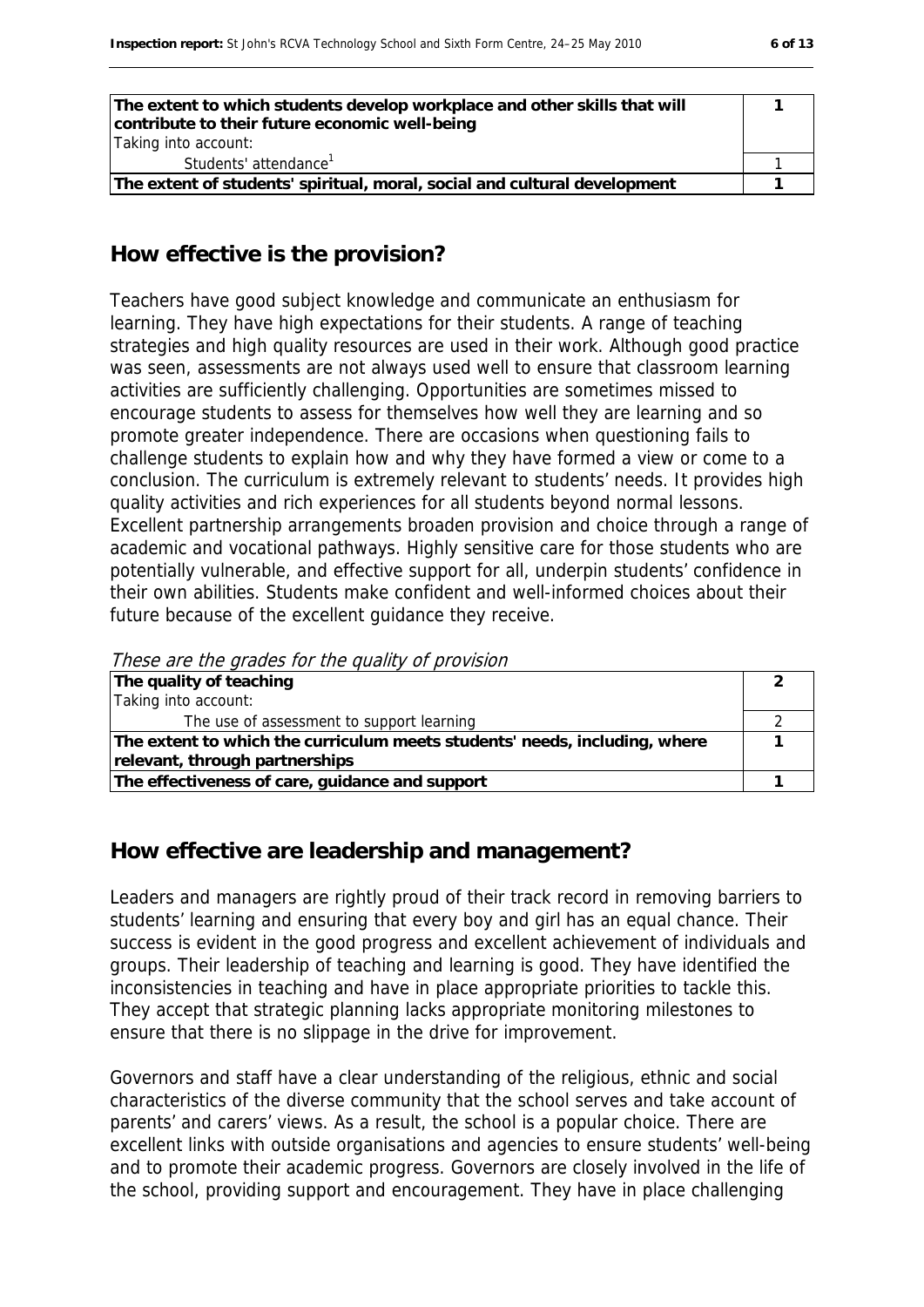performance targets to ensure students' attainment exceeds what might be expected from their entry levels. It often does. Safeguarding procedures, including those for child protection, are excellent. Safe working is evident in daily routines.

These are the grades for the leadership and management

| The effectiveness of leadership and management in embedding ambition and                                                                                            |   |
|---------------------------------------------------------------------------------------------------------------------------------------------------------------------|---|
| driving improvement                                                                                                                                                 |   |
| Taking into account:                                                                                                                                                |   |
| The leadership and management of teaching and learning                                                                                                              | 2 |
| The effectiveness of the governing body in challenging and supporting the<br>school so that weaknesses are tackled decisively and statutory responsibilities<br>met |   |
| The effectiveness of the school's engagement with parents and carers                                                                                                | 2 |
| The effectiveness of partnerships in promoting learning and well-being                                                                                              |   |
| The effectiveness with which the school promotes equality of opportunity and<br>tackles discrimination                                                              |   |
| The effectiveness of safeguarding procedures                                                                                                                        |   |
| The effectiveness with which the school promotes community cohesion                                                                                                 |   |
| The effectiveness with which the school deploys resources to achieve value for<br>money                                                                             |   |

## **Sixth form**

Students' outstanding personal development underpins their good academic progress. They are confident and articulate, keen to advance their education beyond school. They undertake a range of responsibilities in school, in the feeder primaries and in the local community. Their charitable work extends nationally and internationally. Progression rates from Year 11 into the sixth form (Year 12) and from Year 12 to 13 are good. Students who join the school at the start of Year 12 settle quickly and make the same good progress as others because of effective induction procedures. The good pace of learning has improved on the satisfactory progress of recent years. This is because of a better balance between academic and vocational provision and more rigorous teaching which challenges students to be independent and creative in their learning. The school's technology status has brought significant improvements in the use of ICT for learning. Students speak highly of the care they receive, feeling that they are 'respected as individuals and not seen as a grade in a box'. Subject leaders monitor progress effectively and give timely support when difficulties are encountered. The capacity to improve further is good.

These are the grades for the sixth form

| Overall effectiveness of the sixth Form     |  |  |
|---------------------------------------------|--|--|
| Taking into account:                        |  |  |
| Outcomes for students in the sixth form     |  |  |
| The quality of provision in the sixth form  |  |  |
| Leadership and management of the sixth form |  |  |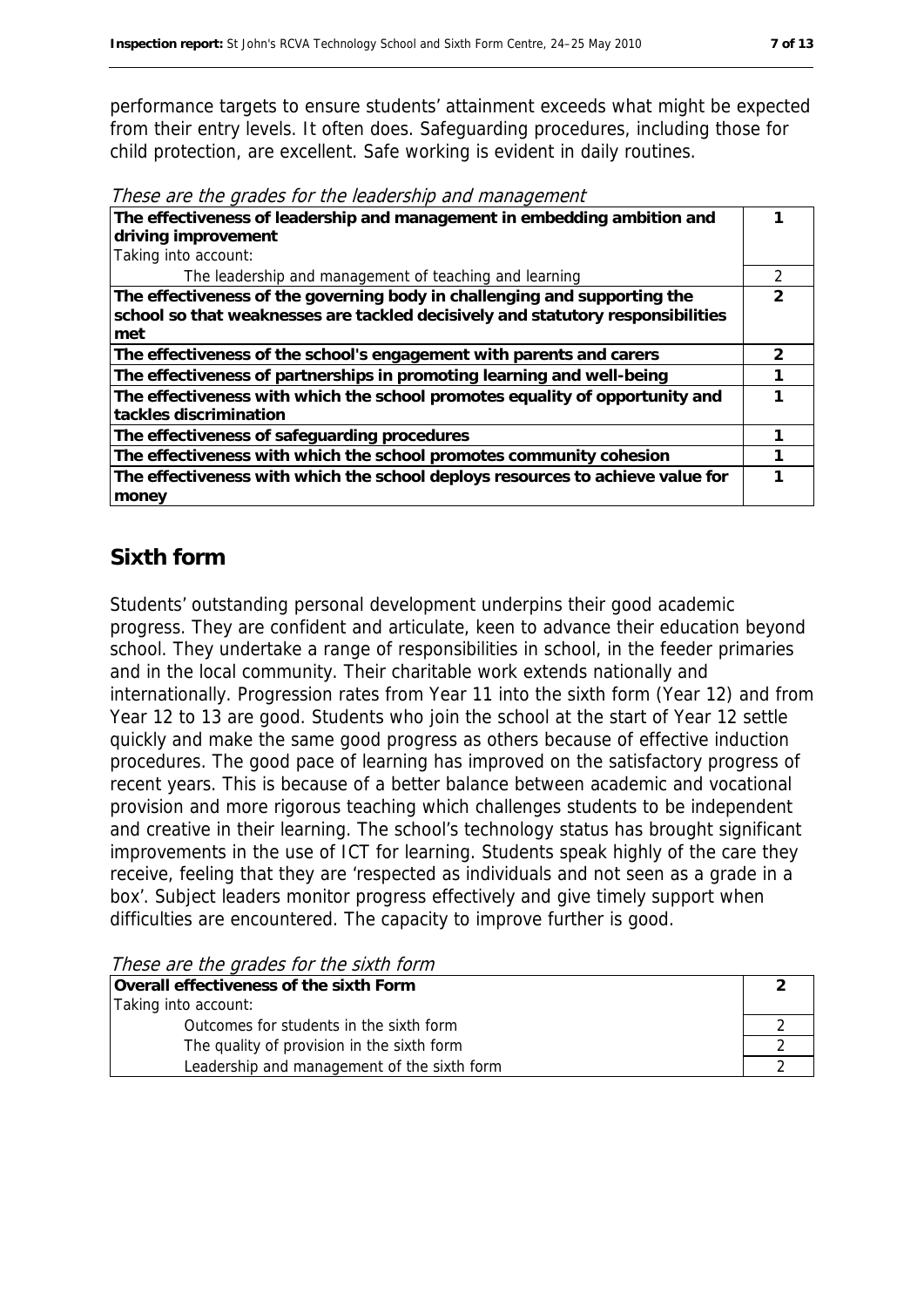### **Views of parents and carers**

A very small minority of parents and carers returned completed questionnaires. Of these, almost all were supportive of the school and expressed appreciation of the work of teachers and teaching assistants in providing for students' well-being and their academic development. A few of that small number of returns expressed concerns about behaviour. Inspectors found it to be excellent in lessons and around the school. Those few students who find difficulty in adjusting to school routines are managed well and do not disrupt the learning of others.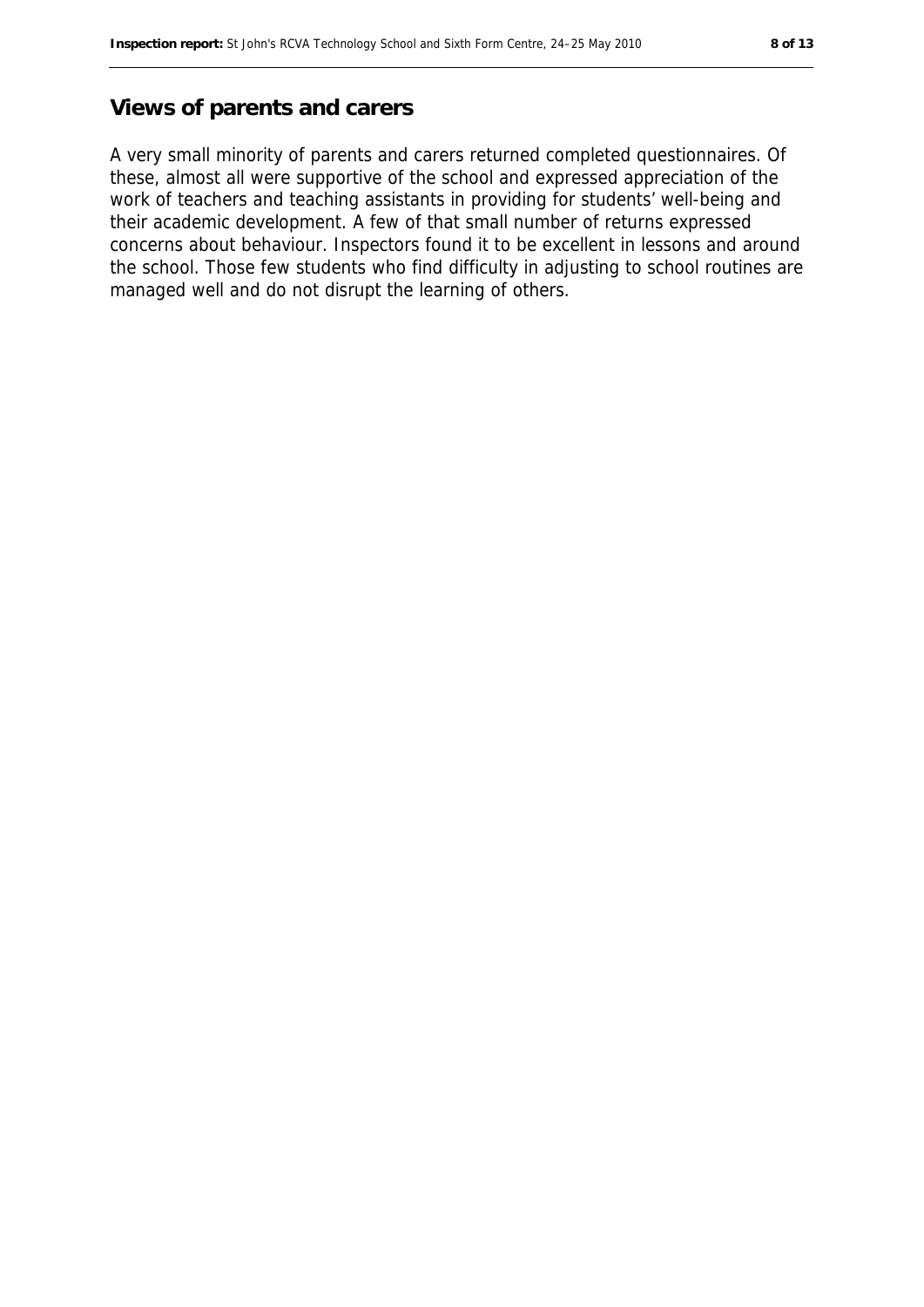# **Responses from parents and carers to Ofsted's questionnaire**

Ofsted invited all the registered parents and carers of pupils registered at St John's RCVA Technology School and Sixth Form Centre to complete a questionnaire about their views of the school. In the questionnaire, parents and carers were asked to record how strongly they agreed with 13 statements about the school.

The inspection team received 131 completed questionnaires by the end of the on-site inspection. In total, there are 1,397 pupils registered at the school.

| <b>Statements</b>                                                                                                                                                                                                                                       | <b>Strongly</b><br>agree |    | Agree        |    | <b>Disagree</b> |                | <b>Strongly</b><br>disagree |                  |
|---------------------------------------------------------------------------------------------------------------------------------------------------------------------------------------------------------------------------------------------------------|--------------------------|----|--------------|----|-----------------|----------------|-----------------------------|------------------|
|                                                                                                                                                                                                                                                         | <b>Total</b>             | %  | <b>Total</b> | %  | <b>Total</b>    | %              | <b>Total</b>                | %                |
| My child enjoys school                                                                                                                                                                                                                                  | 55                       | 42 | 72           | 55 | 3               | $\overline{2}$ | 0                           | 0                |
| The school keeps my child<br>safe                                                                                                                                                                                                                       | 69                       | 53 | 59           | 45 | 3               | $\overline{2}$ | $\mathbf 0$                 | $\mathbf 0$      |
| The school informs me<br>about my child's progress                                                                                                                                                                                                      | 51                       | 39 | 70           | 53 | $\overline{7}$  | 5              | $\overline{2}$              | $\overline{2}$   |
| My child is making enough<br>progress at this school                                                                                                                                                                                                    | 55                       | 42 | 66           | 50 | 9               | $\overline{7}$ | $\overline{0}$              | $\mathbf 0$      |
| The teaching is good at<br>this school                                                                                                                                                                                                                  | 52                       | 40 | 67           | 51 | $\overline{7}$  | 5              | 0                           | $\mathbf 0$      |
| The school helps me to<br>support my child's learning                                                                                                                                                                                                   | 45                       | 34 | 66           | 50 | 14              | 11             | $\overline{2}$              | $\overline{2}$   |
| The school helps my child<br>to have a healthy lifestyle                                                                                                                                                                                                | 33                       | 25 | 84           | 64 | 9               | $\overline{7}$ | $\boldsymbol{0}$            | $\boldsymbol{0}$ |
| The school makes sure that<br>my child is well prepared<br>for the future (for example<br>changing year group,<br>changing school, and for<br>children who are finishing<br>school, entering further or<br>higher education, or<br>entering employment) | 53                       | 40 | 66           | 50 | 6               | 5              | $\overline{0}$              | $\overline{0}$   |
| The school meets my<br>child's particular needs                                                                                                                                                                                                         | 49                       | 37 | 70           | 53 | 10              | 8              | 0                           | $\mathbf 0$      |
| The school deals effectively<br>with unacceptable<br>behaviour                                                                                                                                                                                          | 50                       | 38 | 59           | 45 | 12              | 9              | $\overline{2}$              | $\overline{2}$   |
| The school takes account<br>of my suggestions and<br>concerns                                                                                                                                                                                           | 37                       | 28 | 74           | 56 | 9               | $\overline{7}$ | 4                           | 3                |
| The school is led and<br>managed effectively                                                                                                                                                                                                            | 57                       | 44 | 63           | 48 | 8               | 6              | 0                           | $\mathbf 0$      |
| Overall, I am happy with<br>my child's experience at<br>this school                                                                                                                                                                                     | 65                       | 50 | 53           | 40 | 9               | $\overline{7}$ | 1                           | 1                |

The table above summarises the responses that parents and carers made to each statement. The percentages indicate the proportion of parents and carers giving that response out of the total number of completed questionnaires. Where one or more parents and carers chose not to answer a particular question, the percentages will not add up to 100%.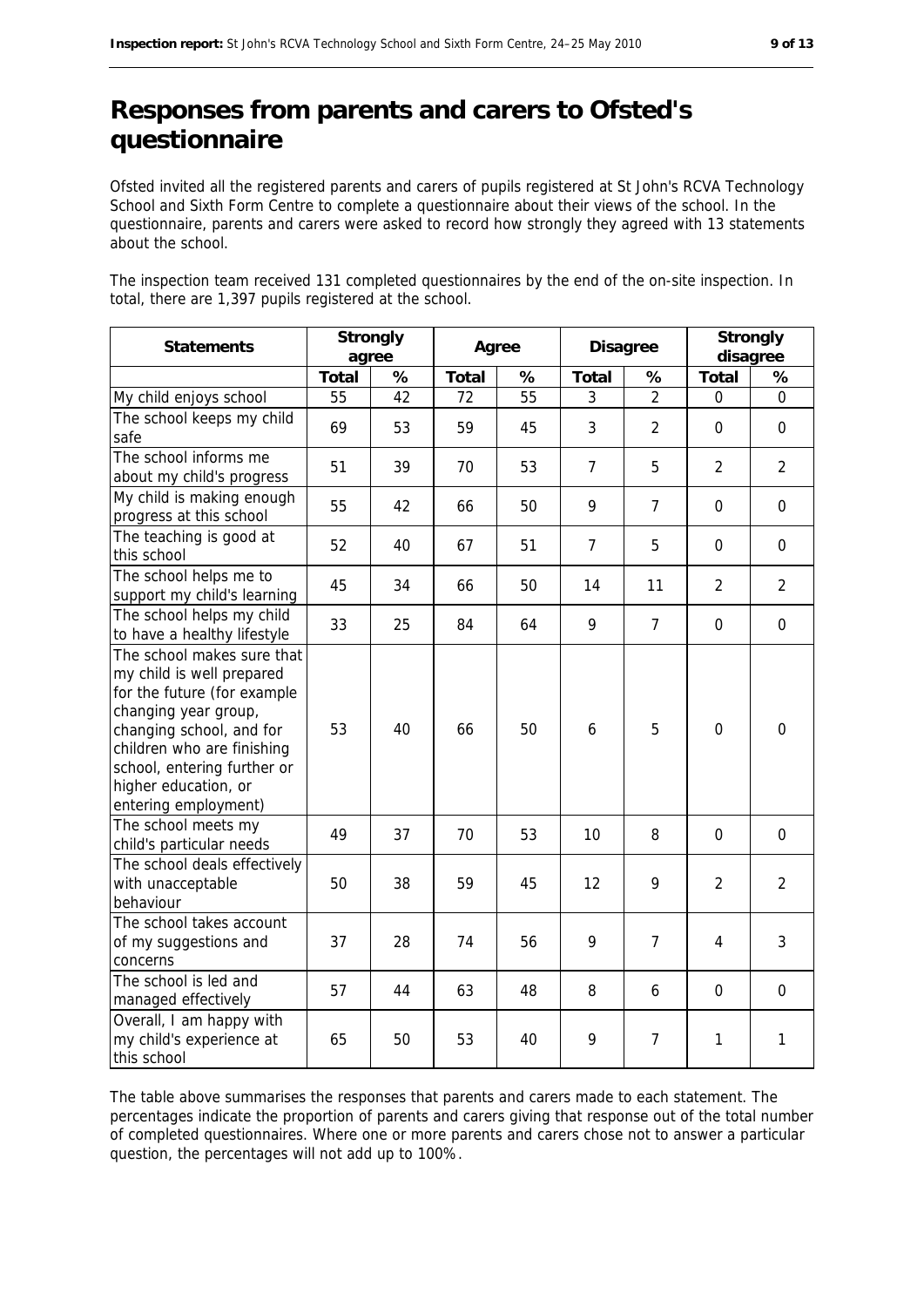# **Glossary**

# **What inspection judgements mean**

| Grade   | Judgement    | <b>Description</b>                                                                                                                                                                                                               |
|---------|--------------|----------------------------------------------------------------------------------------------------------------------------------------------------------------------------------------------------------------------------------|
| Grade 1 | Outstanding  | These features are highly effective. An outstanding<br>school provides exceptionally well for all its pupils'<br>needs.                                                                                                          |
| Grade 2 | Good         | These are very positive features of a school. A school<br>that is good is serving its pupils well.                                                                                                                               |
| Grade 3 | Satisfactory | These features are of reasonable quality. A<br>satisfactory school is providing adequately for its<br>pupils.                                                                                                                    |
| Grade 4 | Inadequate   | These features are not of an acceptable standard. An<br>inadequate school needs to make significant<br>improvement in order to meet the needs of its pupils.<br>Ofsted inspectors will make further visits until it<br>improves. |

## **Overall effectiveness of schools**

|                          | Overall effectiveness judgement (percentage of schools) |      |                     |            |
|--------------------------|---------------------------------------------------------|------|---------------------|------------|
| <b>Type of</b><br>school | Outstanding                                             | Good | <b>Satisfactory</b> | Inadequate |
| Nursery schools          | 51                                                      | 45   | 0                   |            |
| Primary schools          | 6                                                       | 41   | 42                  | 10         |
| Secondary<br>schools     | 8                                                       | 34   | 44                  | 14         |
| Sixth forms              | 10                                                      | 37   | 50                  | 3          |
| Special schools          | 32                                                      | 38   | 25                  | 5          |
| Pupil referral<br>units  | 12                                                      | 43   | 31                  | 14         |
| All schools              | Q                                                       | 40   | 40                  | 10         |

New school inspection arrangements were introduced on 1 September 2009. This means that inspectors now make some additional judgements that were not made previously.

The data in the table above is for the period 1 September to 31 December 2009 and is the most recently published data available (see [www.ofsted.gov.uk](http://www.ofsted.gov.uk/)). Please note that the sample of schools inspected during the autumn term 2009 was not representative of all schools nationally, as weaker schools are inspected more frequently than good or outstanding schools.

Percentages are rounded and do not always add exactly to 100. Secondary school figures include those that have sixth forms, and sixth form figures include only the data specifically for sixth form inspection judgements.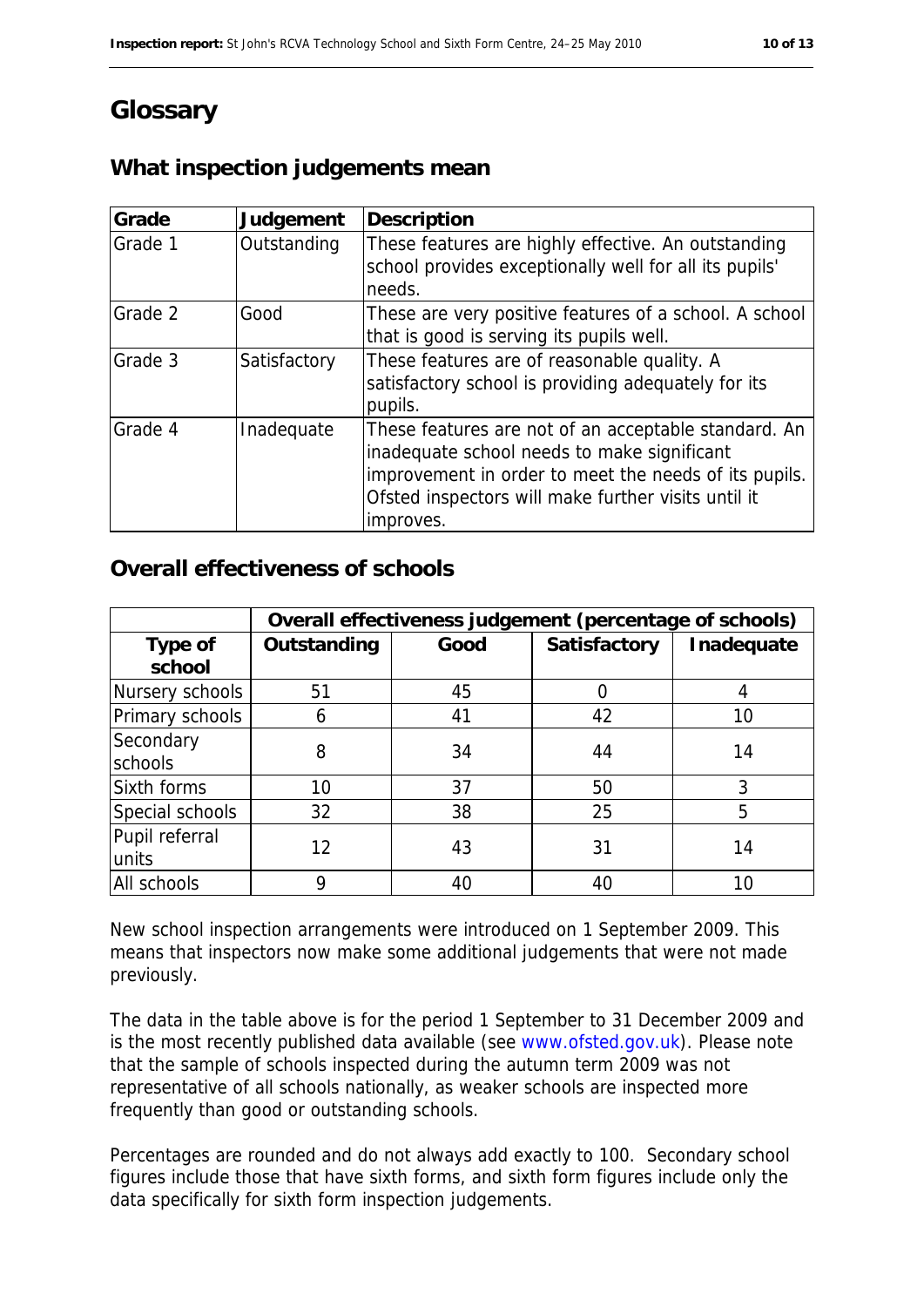# **Common terminology used by inspectors**

| Achievement:               | the progress and success of a pupil in their<br>learning, development or training.                                                                                                                                                                                                                                           |
|----------------------------|------------------------------------------------------------------------------------------------------------------------------------------------------------------------------------------------------------------------------------------------------------------------------------------------------------------------------|
| Attainment:                | the standard of the pupils' work shown by test<br>and examination results and in lessons.                                                                                                                                                                                                                                    |
| Capacity to improve:       | the proven ability of the school to continue<br>improving. Inspectors base this judgement on<br>what the school has accomplished so far and on<br>the quality of its systems to maintain<br>improvement.                                                                                                                     |
| Leadership and management: | the contribution of all the staff with<br>responsibilities, not just the headteacher, to<br>identifying priorities, directing and motivating staff<br>and running the school.                                                                                                                                                |
| Learning:                  | how well pupils acquire knowledge, develop their<br>understanding, learn and practise skills and are<br>developing their competence as learners.                                                                                                                                                                             |
| Overall effectiveness:     | inspectors form a judgement on a school's overall<br>effectiveness based on the findings from their<br>inspection of the school. The following<br>judgements, in particular, influence what the<br>overall effectiveness judgement will be.                                                                                  |
|                            | The school's capacity for sustained<br>■<br>improvement.<br>Outcomes for individuals and groups of<br>ш<br>pupils.<br>The quality of teaching.<br>The extent to which the curriculum meets<br>pupils' needs, including, where relevant,<br>through partnerships.<br>The effectiveness of care, guidance and<br>■<br>support. |
| Progress:                  | the rate at which pupils are learning in lessons<br>and over longer periods of time. It is often<br>measured by comparing the pupils' attainment at<br>the end of a key stage with their attainment when<br>they started.                                                                                                    |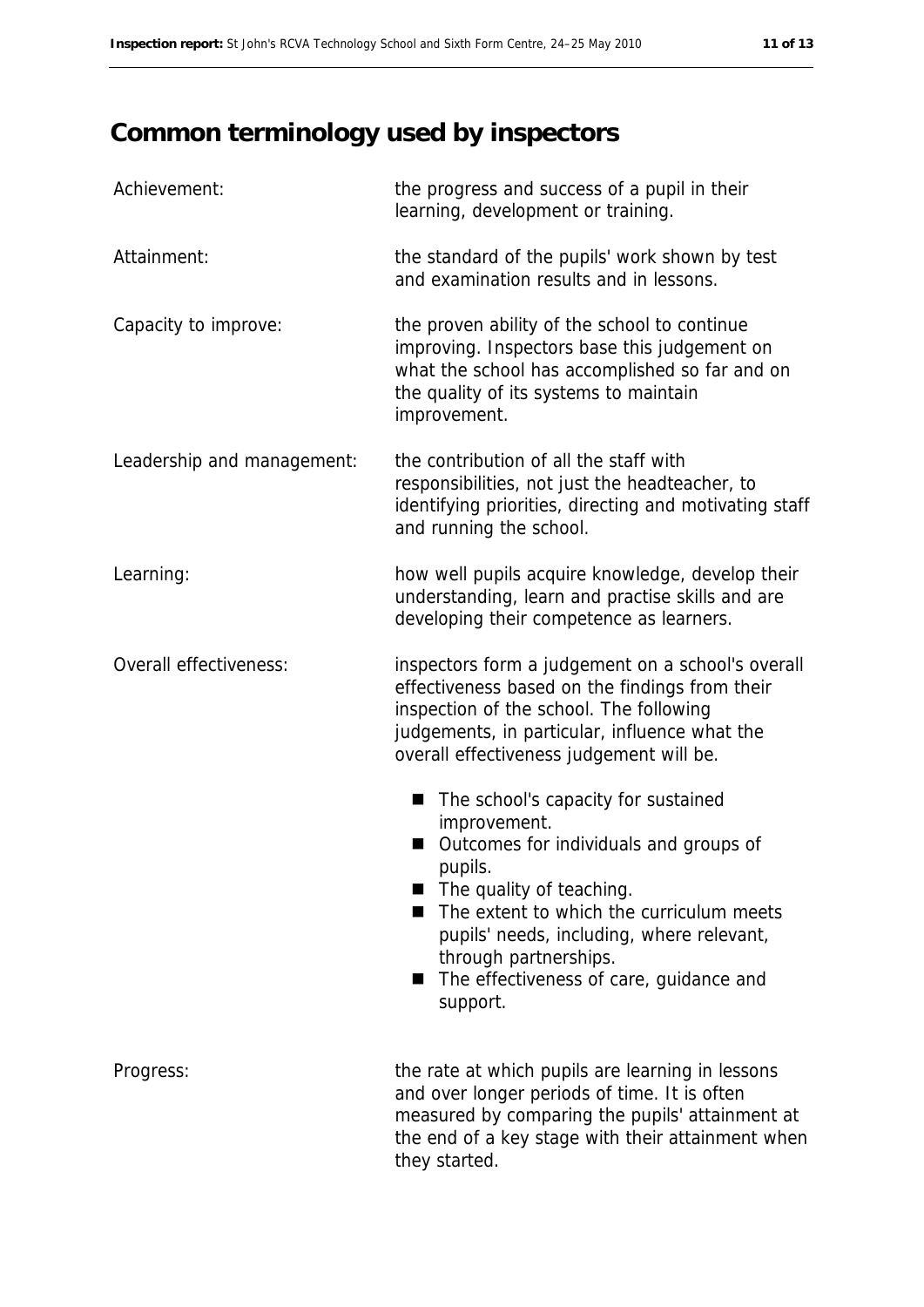**This letter is provided for the school, parents and carers to share with their children. It describes Ofsted's main findings from the inspection of their school.**



26 May 2010

Dear Students

#### **Inspection of St John's RCVA Technology School and Sixth Form Centre, Bishop Auckland, DL14 6JT**

Thank you for the warm welcome we received when we visited your school. We had an interesting two days with you and were impressed by your courtesy and good humour and your willingness to talk openly about your work and your involvement in activities outside of lessons.

We found your school to be providing you with an excellent standard of education. Examination results in the main school are high and students' levels of achievement are outstanding. Sixth form results are broadly in line with national expectations and students achieve well. The care and support you have for each other is admirable. You have the personal qualities to be successful and achieve your ambitions. All who work in the school put your welfare and progress first and go to great lengths to make school an interesting and vibrant place to be.

Teaching is consistently good and at times outstanding. There are always areas that could be better. We have asked that assessments are used to set you challenging learning activities in all lessons, that questioning is as rigorous as possible and that more opportunities are provided for you to evaluate your work and progress for yourselves. We also asked that the implementation of the school's development plans be monitored more closely. The outstanding curriculum allows you to pursue your own interests and gives you the qualifications you need to realise your ambitions. You told us how very helpful staff are and that you get the care and support you need to overcome any difficulties.

A minority of parents returned the questionnaire. Most returns were positive but there were concerns recorded on some about behaviour. We found it to be excellent in lessons and around the school and you told us that when poor behaviour occurs it is managed well and does not interrupt your learning.

Thank you for contributing so well to the inspection. We wish you every success in the future.

Yours sincerely

Mr Brian Dower Lead Inspector